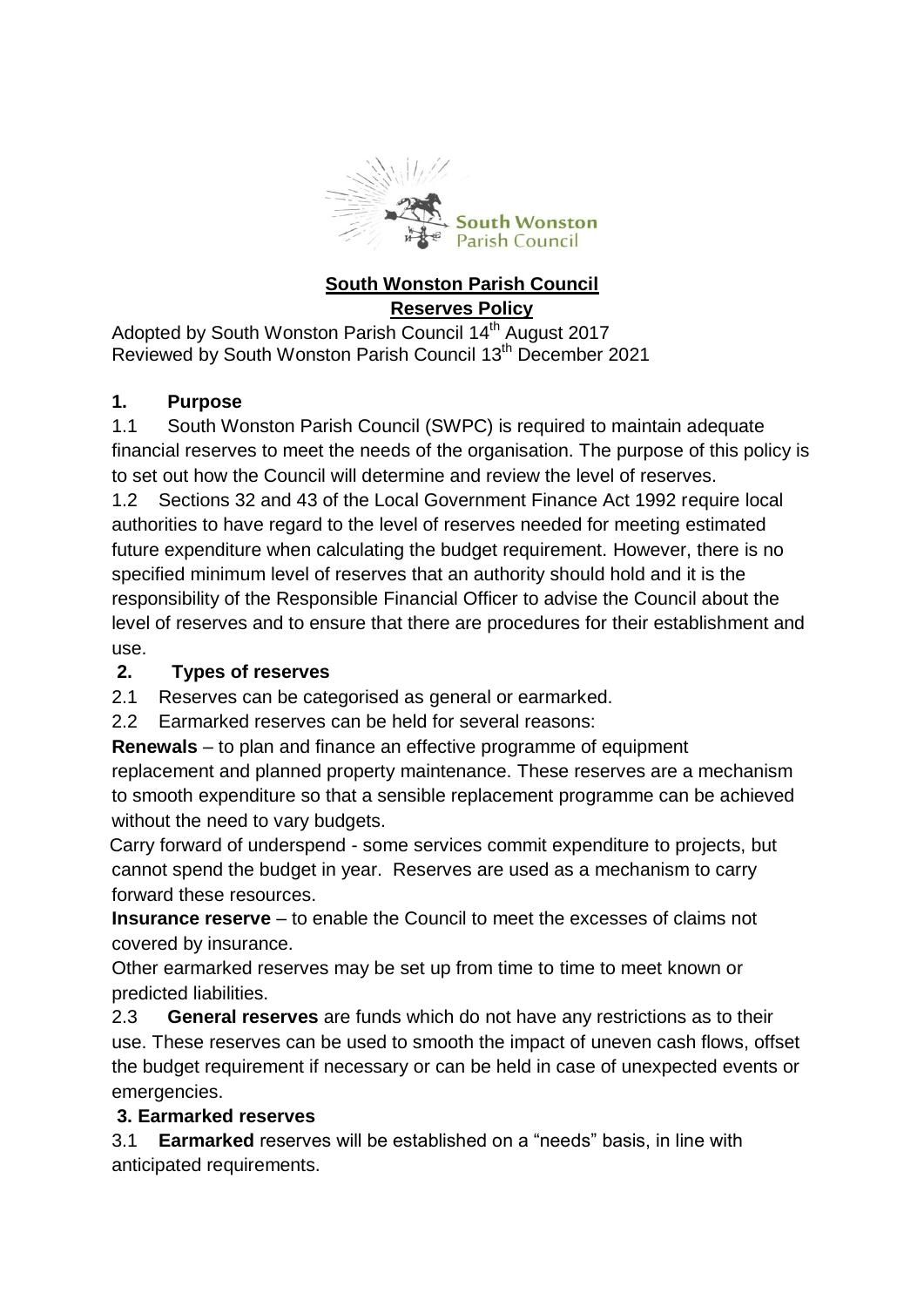3.2 Any decision to set up a reserve must be given by the Council.

3.3 Expenditure from reserves can only be authorised by the Council.

 3.4 Reserves should not be held to fund ongoing expenditure. This would be unsustainable as, at some point, the reserves would be exhausted. To the extent that reserves are used to meet short term funding gaps, they must be replenished in the following year. However, earmarked reserves that have been used to meet a specific liability would not need to be replenished, having served the purpose for which they were originally established.

 3.5 All earmarked reserves are recorded on a central schedule held by the Responsible Financial Officer which lists the various earmarked reserves and the purpose for which they are held.

 3.6 Reviewing the Council's Financial Risk Assessment is part of the budgeting and year end accounting procedures and identifies planned and unplanned expenditure items and thereby indicates an appropriate level of Reserves.

#### **4**.**General Reserves**

4.1 The level of general reserves is a matter of judgement and so this policy does not attempt to prescribe a blanket level. The primary means of building general reserves will be through an allocation from the annual budget. This will be in addition to any amounts needed to replenish reserves that have been consumed in the previous year.

4.2 Setting the level of general reserves is one of several related decisions in the formulation of the medium term financial strategy and the annual budget. The Council must build and maintain sufficient working balances to cover the key risks it faces, as expressed in its financial risk assessment.

4.3 If in extreme circumstances general reserves were exhausted due to major unforeseen spending pressures within a particular financial year, the Council would be able to draw down from its earmarked reserves to provide short term resources.

4.4 Even at times when extreme pressure is put on the council's finances the council must keep a minimum balance sufficient to pay one month's salaries to staff in general reserves at all times.

## **5. Opportunity cost of holding reserves**

5.1 In addition to allowing the Council to manage unforeseen financial pressures and plan for known or predicted liabilities, there is a benefit to holding reserves in terms of the interest earned on funds which are not utilised. This investment income is fed into the budget strategy.

5.2 However, there is an "opportunity cost" of holding funds in reserves, in that these funds cannot then be spent on anything else. As an example, if these funds were used to repay debt the opportunity cost would equate to the saving on the payment of interest and the minimum revenue provision, offset by the loss of investment income on the funds. However, using reserves to pay off debt in this way would leave the Council with no funds to neither manage unexpected risks nor provide a mechanism to fund the planned expenditure for which the reserves were earmarked.